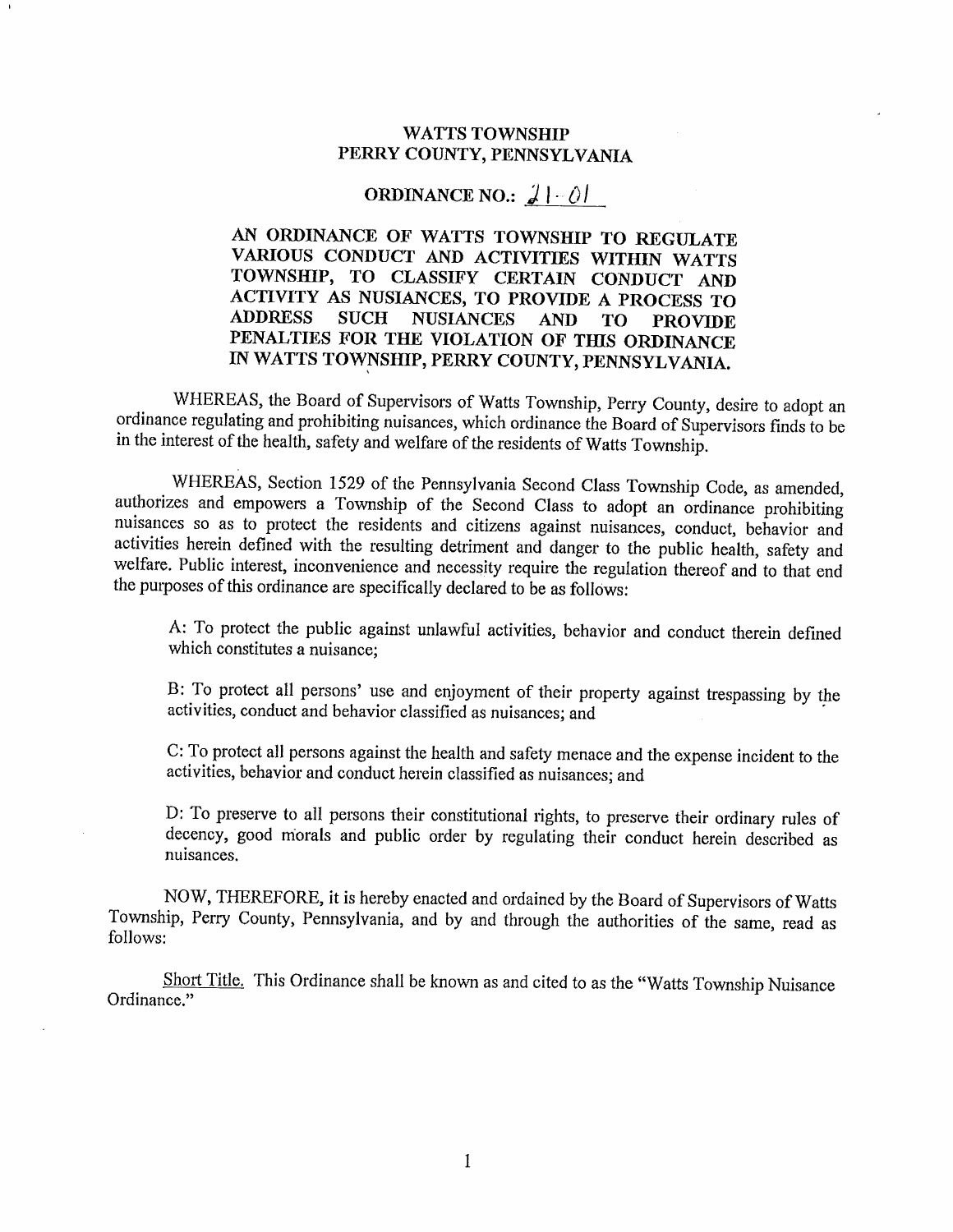### SECTION 1. Definitions.

For the purpose of this Part the following terms, phrases, words and derivations shall have the meaning given herein. When not inconsistent with the text, words used in the present tense include the future, words in the plural number include the singular number, and words in the singular number include the plural number, and the word "shall" is always mandatory and not merely directory:

Board of Supervisors-the Board of Supervisors of the township.

Nuisance-the unreasonable, unwarrantable, or unlawful use of public or private property which causes injury, damage, hurt, inconvenience, annoyance or discomfort to any person or resident in the legitimate enjoyment of his or her reasonable rights of person or property.

Owner- a person owning, leasing, occupying, anyone in possession of real estate in the Township by virtue of a written or oral agreement or claim of right or having charge of any real estate within the Township.

Person-any natural person, firm, partnership, association, corporation, company, club, copartnership, society, or any organization of any kind.

Township-Watts Township, Perry County, Pennsylvania.

# SECTION 2. Nuisances Declare Illegal.

The following are hereby declared to be illegal, abatable and punishable as such:

A. Depositing in streets, streams, etc. For any person to throw, spread, or deposit on any streets, roads, lanes, alleys, courts or any watercourse or gutter within the Township limits, and permit it to remain there, any animal carcass, unwholesome bones, meat, hides, skins of the whole or any part of dead animal, fish or fowl.

B. Vaults, cesspools, dumps, pits of like places which are not securely protected from flies or rats, or which are foul or malodorous.

C. Filthy, littered or trash covered house yards, factory yards, vacant areas in the rear of stores, vacant lots, houses, buildings, or premises.

D. Stagnant water in swimming pools or on swimming pool covers in which mosquitoes, flies, or insects multiply; provided, however, that this condition shall not include ponds, lakes or other naturally existing condition.

E. Any and all places where more than three (3) abandoned, unlicensed or unregistered vehicles are stored (exclusive of an approved junkyard or repair facility) where one or more of the following conditions exist:

1. The presence of weeds or other plant growth surrounding the vehicle;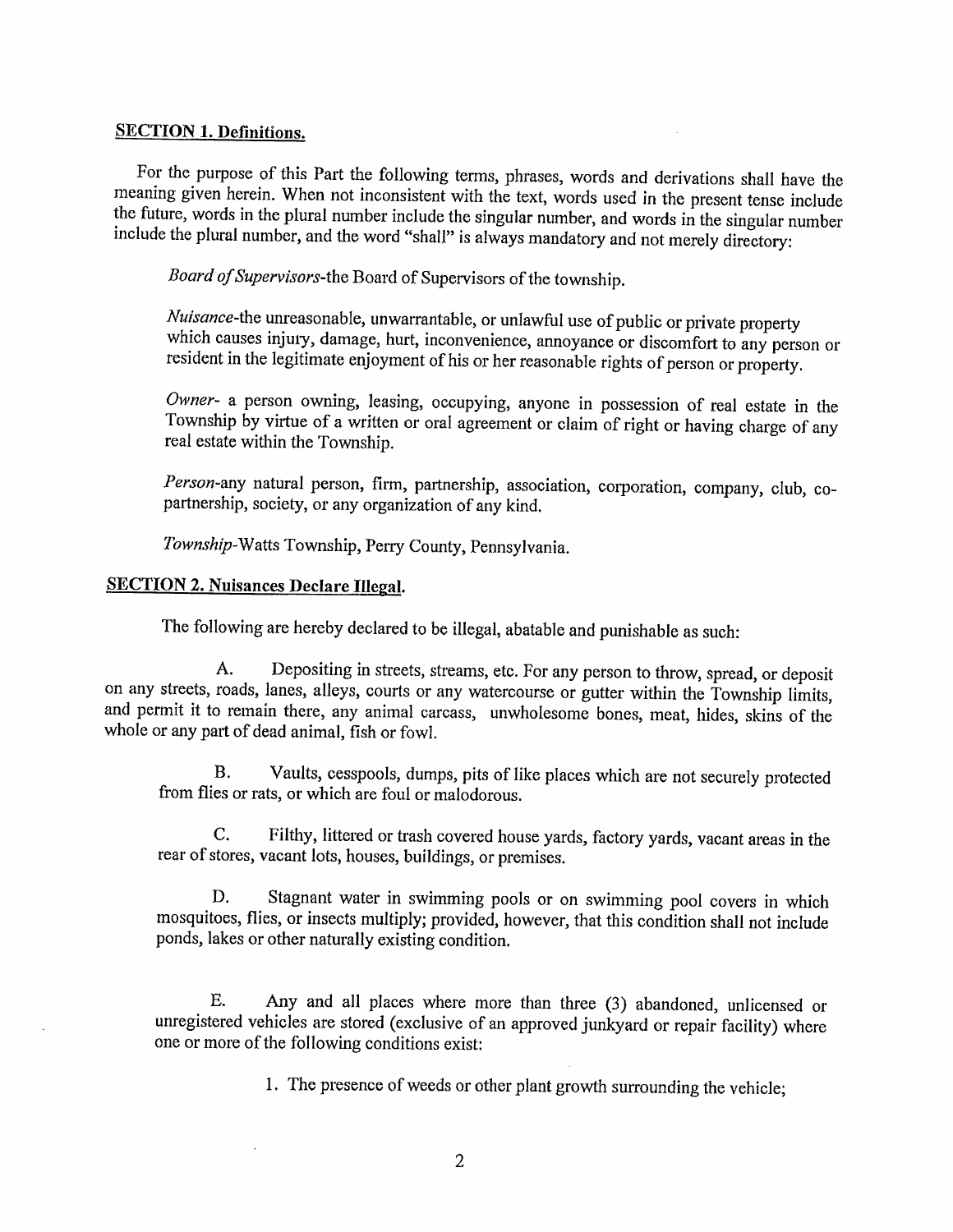2. Obvious damage ot neglect including, but not limited to flat or missing tires, excessive rust or corrosion, broken windows or mirrors, torn or missing cushions, upholstery or seats, jogged or damaged metal, or unrepair accident damage; or

3. Leaking fluids, such as gasoline, oil, brake fluid, coolants or other liquids.

This section specifically excludes agricultural vehicles and equipment, such as tractors, combines, farm wagons, plows, etc.

F. Trash, litter, furniture, rags, empty barrels, boxes, carts, packing crates, mattresses, bedding, packing hay, straw or other packing material, lumber not neatly piled, scrap iron, tin or other metal not neatly piled or anything in which flies or rats may breed or multiply or which may be a fire danger, unused and discarded household goods and appliances.

G. AII refrigerators and freezers that are non-working, or not used for storage of food, feed or other agricultural supplies shall have all doors removed while placed outside for any purpose in order to prevent access to any individual, wherein possible physical harm or injury or death may result.

H. Dumping and/or burning of tires, Styrofoam, plastic, or tar products, including but not limited to roof shingles and asphalt.

I. For any person to permit mud, dirt, grass clippings, coal, wood, brick, stone, gravel, clay, sand, rubbish or any other matter to remain upon the streets or gutters in front of his or her premises more than 24 hours after it has been deposited there except by special permission of the Township Board of Supervisors.

J. Maintaining, or causing to be maintained, any dangerous strueture including, but not limited to, burned out buildings, abandoned or unoccupied buildings or parts of buildings in a state of dilapidation or disrepair.

K. Pushing, shoveling or otherwise depositing snow upon any cartway or traveled portion of any public highway, road or street which is maintained by the Township and allowing same to remain thereon.

#### SECTION 3.

Notice: Cost. The Codes Enforcement Officer of Watts Township, or any other designated official and/or employee or any other official/employee of Watts Township so designated by the Board of Supervisors of Watts Township or a Pennsylvania State Police Officer, is hereby authorized to enforce and/or notify any owner or occupant of any said property, petsonally or by certified United States mail, return teceipt requested, or by posting such notice upon the premises, to remove or eliminate any nuisance on said person's property within ten (10) days of the date of the notice. In the event a certified mailing is refused or returned, notice may be sent by United States regular mail to the address for the owner of the property as listed in the tax duplicate. Upon the failure of such owner or occupant to comply with the Township's orders within such period of time, the Township Zoning Officer shall refer the matter to the Board of'supervisors for further action, which may include an extension of time to comply with such notice; the Township Supervisors, the Zoning Officer, or any